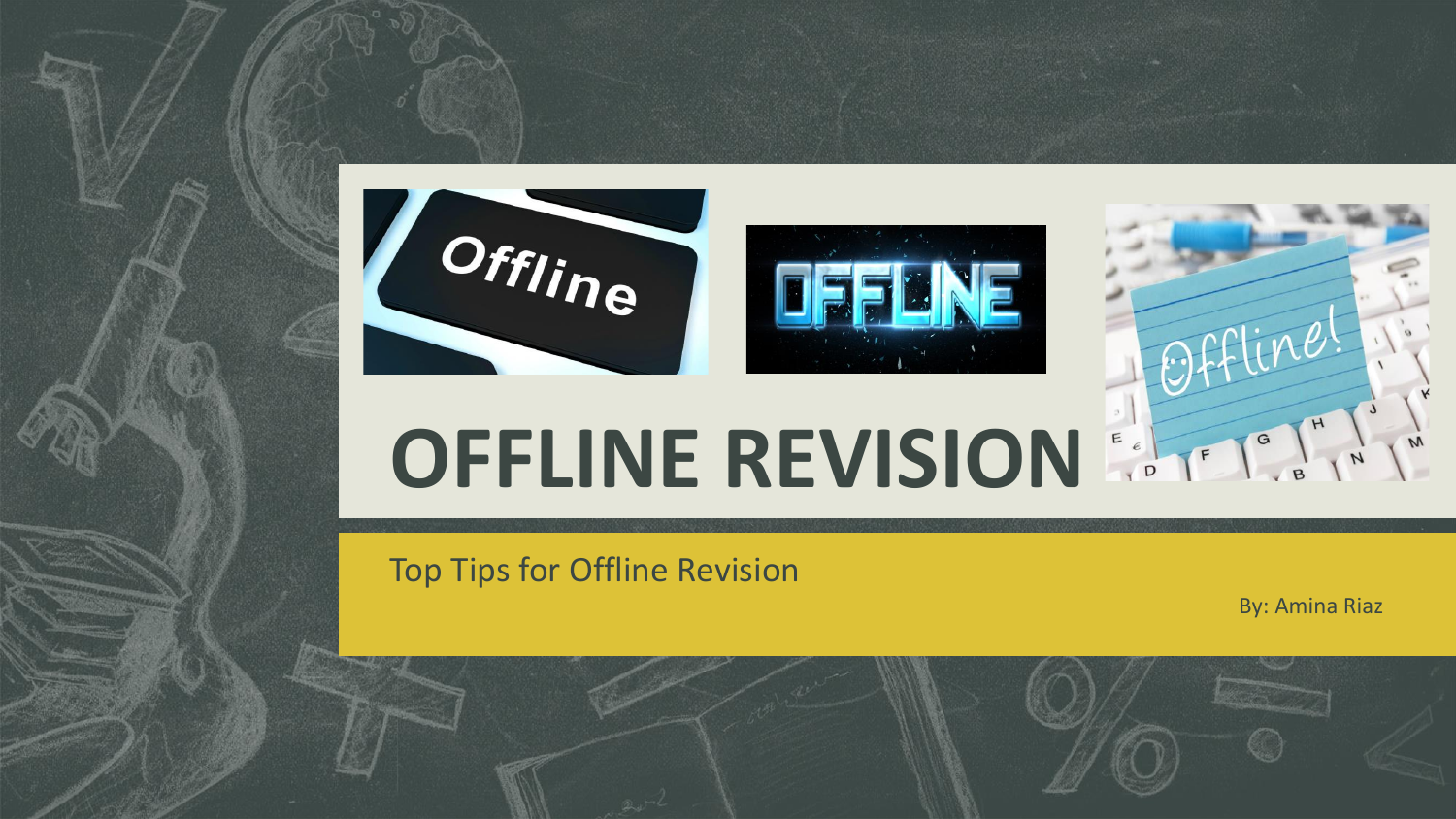#### Ineffective Revision

**Re-reading, Summarising/Making notes** and **Highlighting** are the most commonly used methods to revise.

However, large number of studies have shown that these are the **least effective** methods to revise.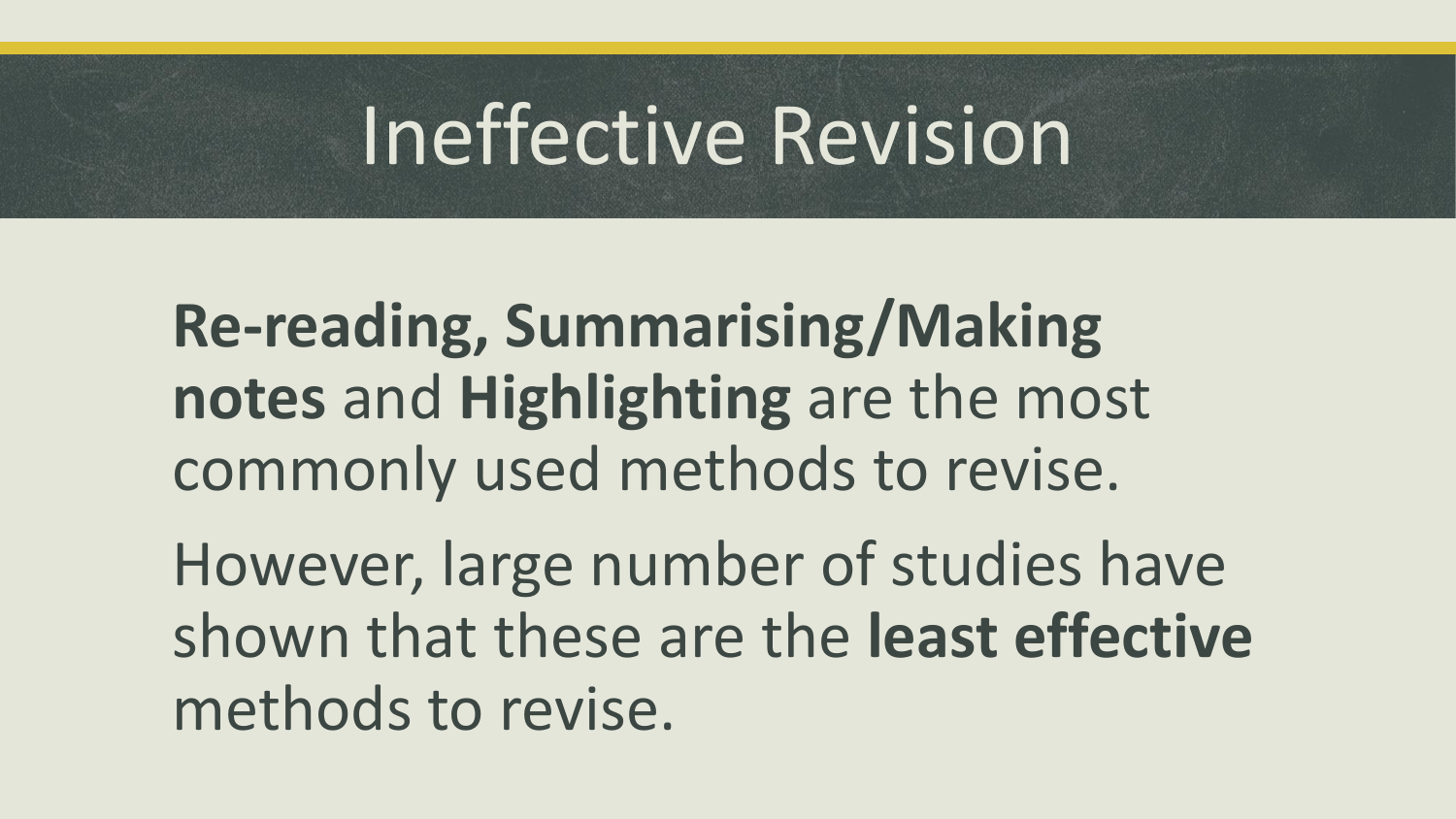

## RE-READING

"A wealth of research has shown that passive repetitive reading produces little or no benefits for learning.

Yet not only was repetitive reading the most frequently listed strategy, it was also the strategy most often listed by students' number one choice, by a large margin. By: Professor Dunlosky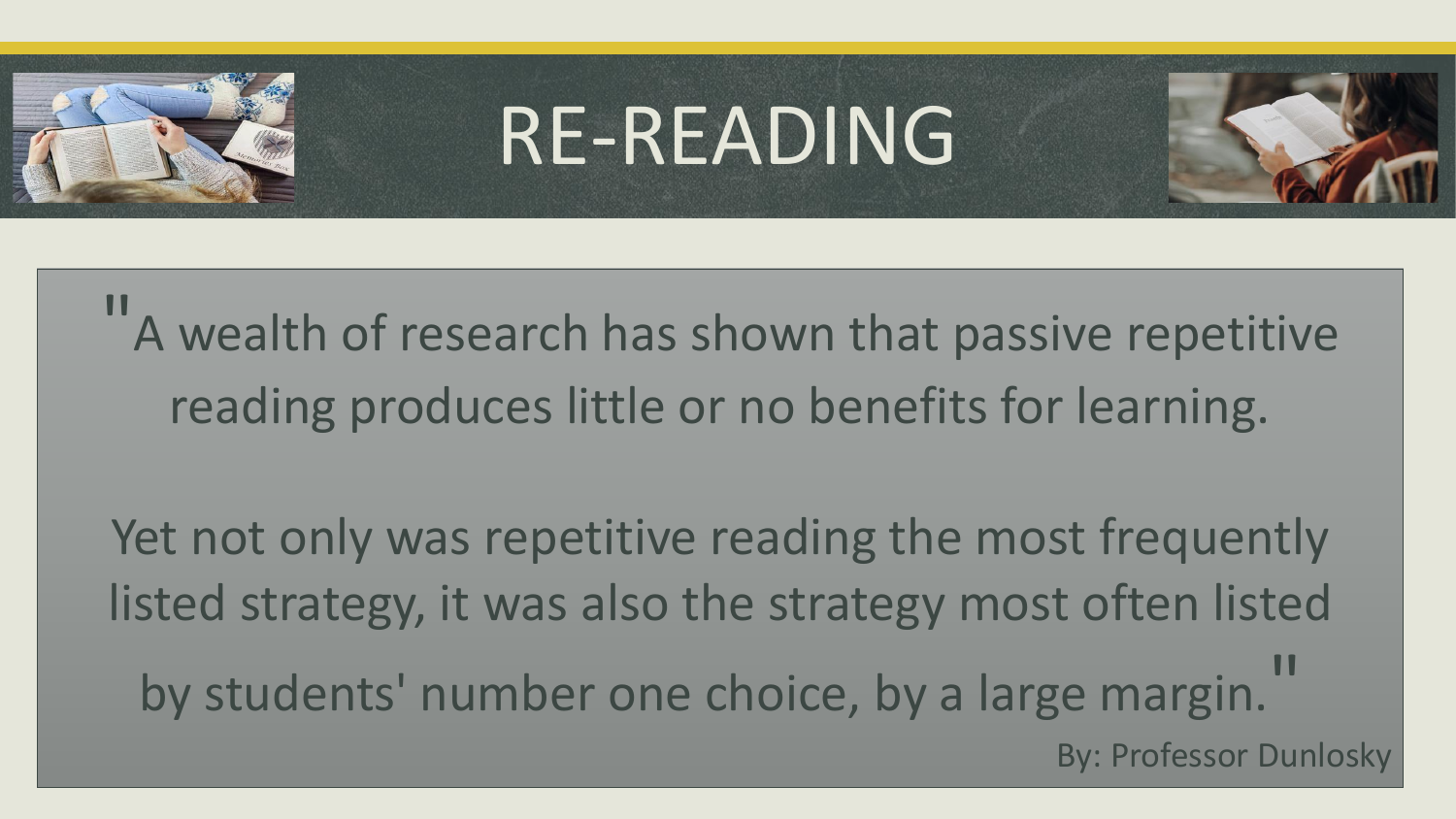

" On the basis of available evidence, we rate highlighting and underlining as having low utility...

In most situations... highlighting does little as boost performance...

It may actually hurt performance on higher-level tasks that require Inference making.<sup>11</sup>

By: Professor Dunlosky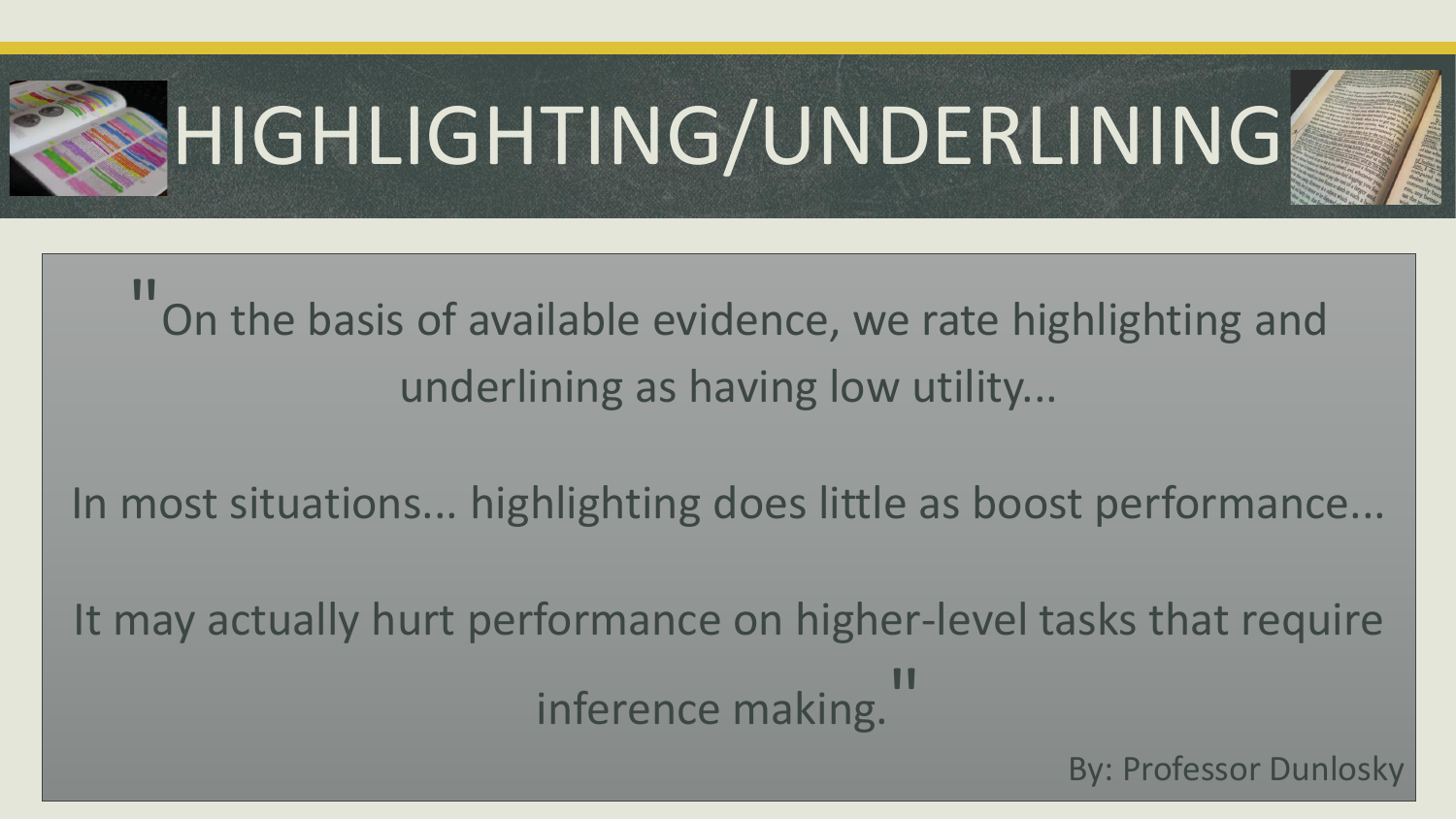

"On the basis of the available evidence, we rate summarization as low utility.

It can be an effective learning strategy for leaners who are already skilled at summarising; however, many learners (including children, high school students and even some undergraduates) will require extensive training, which makes

this strategy less feasible."

By: Professor Dunlosky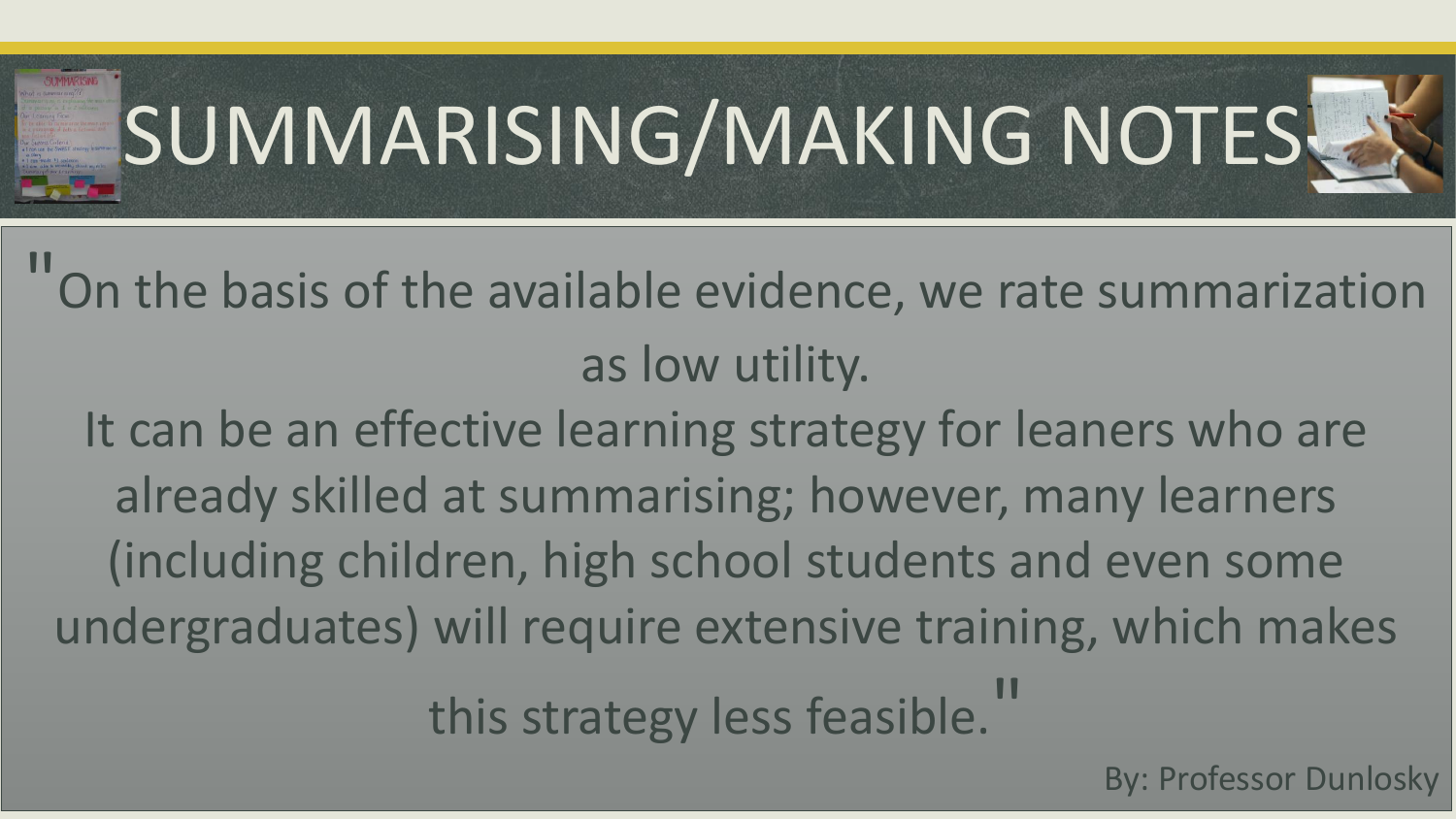#### ACTIVE RECALL AND SPACED REPETITION

**Active Recall** and **Space Repetition** are the most effective methods to revise.

- **Active Recall works** because it is based on the principle that in order to learn and remember your material, you need to stimulate your brain to **recall** something from your long-term memory.
- **Spaced Repetition works** because repeating information over spaced intervals is more difficult, and this greater effort enhances your ability to remember the information later. Spaced repetition should be done using ACTIVE RECALL.

Scientific evidence can be seen in the picture shown on the right.

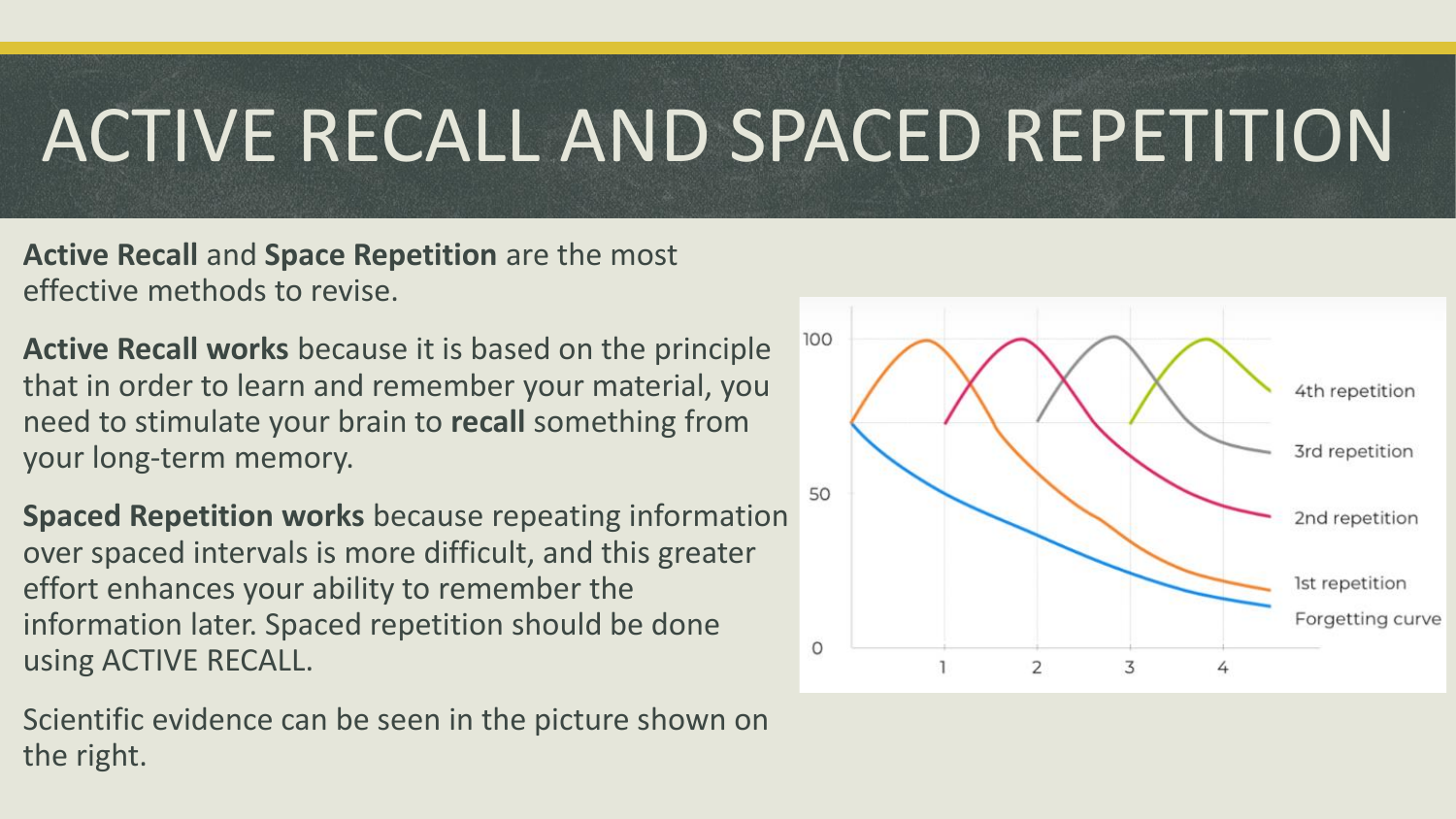### WHAT IS ACTIVE RECALL?

- **EXECTE:** Active recall involves retrieving information from memory through, essentially, testing yourself at every stage of the revision process.
- **EXECT** Active recall is an efficient way of moving information from short-term to longterm memory so that you can easily draw on it again when you need it most, such as for an assessment or exam.

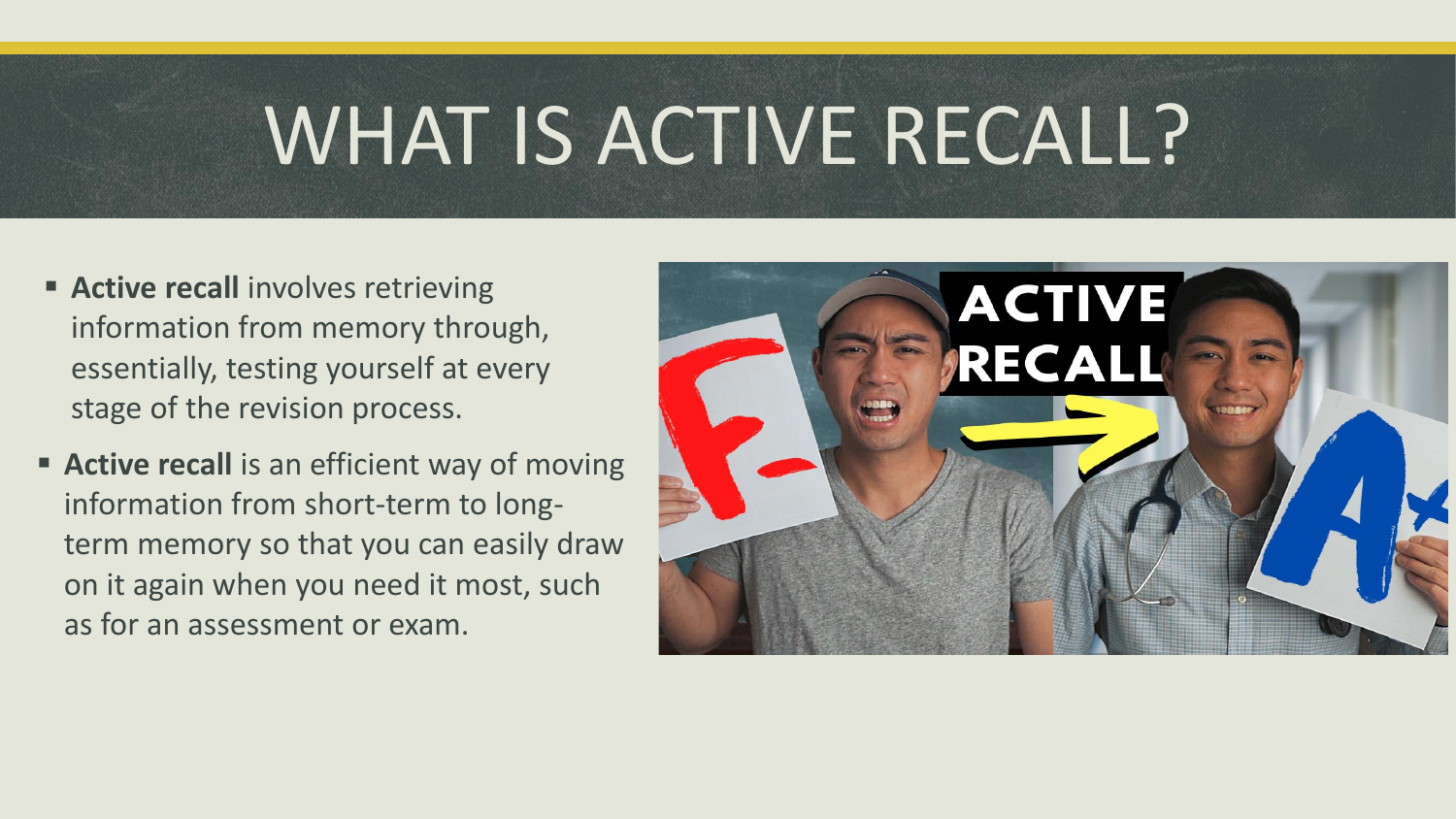

"We rate practice testing as having high utility. Practice testing is not particularly time intensive relative to other techniques and it can be implemented with minimal training. Finally, several studies have provided evidence for the efficacy of practice testing in representative educational contexts. "

EVIDENCE

By: Professor Dunlosky

EC A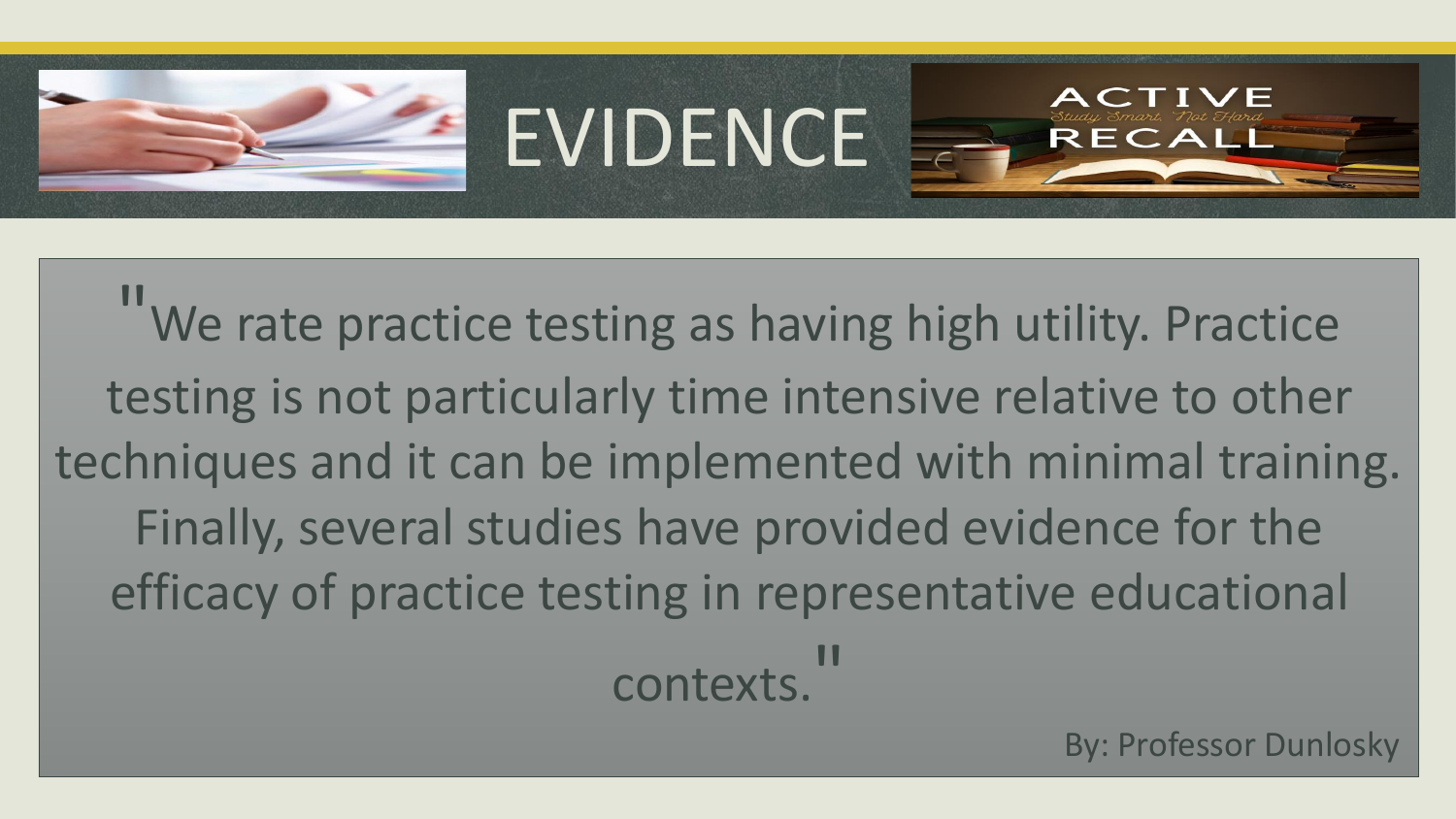#### HOW CAN YOU USE ACTIVE RECALL

#### ■ PRACTICE EXAM QUESTIONS ■ PRACTICE EXAM QUESTIONS



▪ **SPACED REPITION**



Incorrectly answered cards